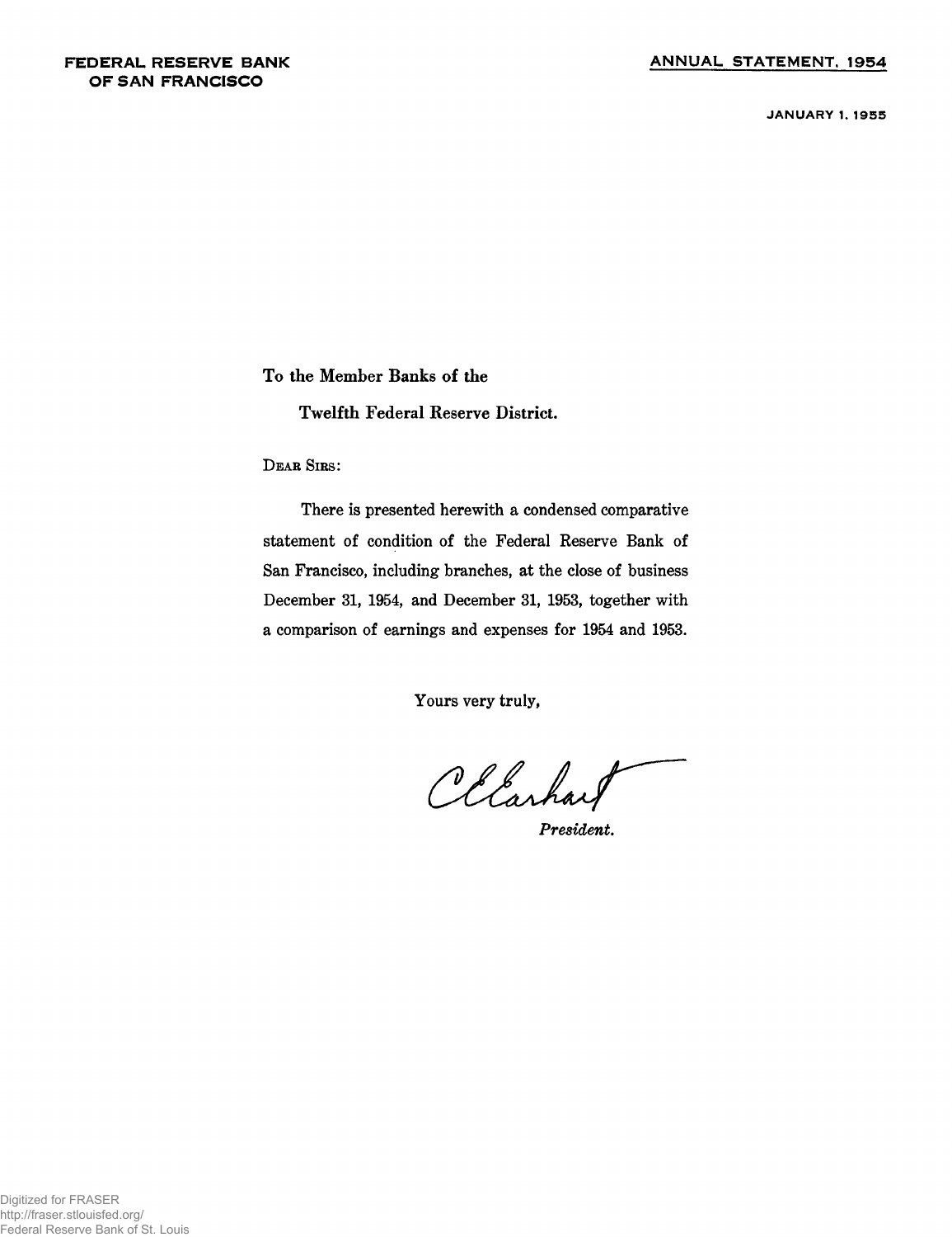# **COMPARATIVE STATEMENT OF CONDITION**

| <b>ASSETS</b>                                                              |  |  |  |  |  | Dec. 31, 1954      | Dec. 31, 1953      |
|----------------------------------------------------------------------------|--|--|--|--|--|--------------------|--------------------|
| Gold certificates                                                          |  |  |  |  |  | \$2,381,860,331.97 | \$2,413,597,258.01 |
| Redemption fund for Federal Reserve notes                                  |  |  |  |  |  | 80,409,344.57      | 84,574,809.57      |
| Total gold certificate reserves                                            |  |  |  |  |  | \$2,462,269,676.54 | \$2,498,172,067.58 |
| Federal Reserve notes of other Federal Reserve banks -                     |  |  |  |  |  | 16,308,475.00      | 20,939,250.00      |
| Other cash -                                                               |  |  |  |  |  | 33,190,774.83      | 37,312,080.95      |
| Discounts and advances:                                                    |  |  |  |  |  |                    |                    |
| Secured by United States Government obligations                            |  |  |  |  |  |                    | 500,000.00         |
| Other discounts and advances                                               |  |  |  |  |  | 13,600,000.00      | 1,515,000.00       |
| Total discounts and advances                                               |  |  |  |  |  | 13,600,000.00      | 2,015,000.00<br>s  |
| United States Government securities:                                       |  |  |  |  |  |                    |                    |
| <b>Bills</b>                                                               |  |  |  |  |  | 236,936,000.00     | 283,065,000.00     |
| Certificates                                                               |  |  |  |  |  | 1,517,867,000.00   | 634,154,000.00     |
| <b>Notes</b>                                                               |  |  |  |  |  | 660,103,000.00     | 1,446,085,000.00   |
| <b>Bonds</b>                                                               |  |  |  |  |  | 306,338,000.00     | 396,981,000.00     |
| Total United States Government securities                                  |  |  |  |  |  | \$2,721,244,000.00 | \$2,760,285,000.00 |
| Total loans and securities                                                 |  |  |  |  |  | \$2,734,844,000.00 | \$2,762,300,000.00 |
| Due from foreign banks                                                     |  |  |  |  |  | 2,280.19           | 2,291.45           |
| Uncollected cash items                                                     |  |  |  |  |  | 329,968,757.88     | 354,867,230.23     |
| <b>Bank premises</b>                                                       |  |  |  |  |  | 9,095,651.86       | 7,262,962.04       |
| Other assets                                                               |  |  |  |  |  | 14,724,941.41      | 16,567,461.81      |
| <b>Total assets</b>                                                        |  |  |  |  |  | \$5,600,404,557.71 | \$5,697,423,344.06 |
| <b>LIABILITIES</b>                                                         |  |  |  |  |  |                    |                    |
| <b>Federal Reserve notes</b>                                               |  |  |  |  |  | \$2,583,779,165.00 | \$2,639,876,970.00 |
| Deposits:                                                                  |  |  |  |  |  |                    |                    |
| Member bank-reserve accounts -                                             |  |  |  |  |  | 2,504,750,423.47   | 2,550,756,376.76   |
| United States Treasurer-general account -                                  |  |  |  |  |  | 46,086,566.08      | 39,022,647.32      |
| Foreign -                                                                  |  |  |  |  |  | 49,182,665.98      | 41,347,865.98      |
| Other deposits                                                             |  |  |  |  |  | 41,704,413.87      | 42,369,162.70      |
| Total deposits                                                             |  |  |  |  |  | \$2,641,724,069.40 | \$2,673,496,052.76 |
| Deferred availability cash items                                           |  |  |  |  |  | 263,435,033.76     | 279, 224, 875.69   |
| Other liabilities -                                                        |  |  |  |  |  | 995,202.38         | 1,396,106.21       |
| <b>Total liabilities</b>                                                   |  |  |  |  |  | \$5,489,933,470.54 | \$5,593,994,004.66 |
|                                                                            |  |  |  |  |  |                    |                    |
| <b>CAPITAL ACCOUNTS</b>                                                    |  |  |  |  |  |                    |                    |
| Capital paid in -                                                          |  |  |  |  |  | 31,668,000.00      | 29,210,550.00      |
| Surplus (Section 7)                                                        |  |  |  |  |  | 66,723,685.68      | 62, 182, 484.88    |
| Surplus (Section 13b) -                                                    |  |  |  |  |  | 2,139,706.03       | 2,139,706.03       |
| Other capital accounts                                                     |  |  |  |  |  | 9,939,695.46       | 9,896,598.49       |
| Total liabilities and capital accounts -                                   |  |  |  |  |  | \$5,600,404,557.71 | \$5,697,423,344.06 |
| Contingent liability on acceptances purchased for foreign correspondents - |  |  |  |  |  | 1,958,400.00       | 2,417,142.58<br>\$ |
| Commitments to make industrial loans                                       |  |  |  |  |  | $-0-$              | $-0-$              |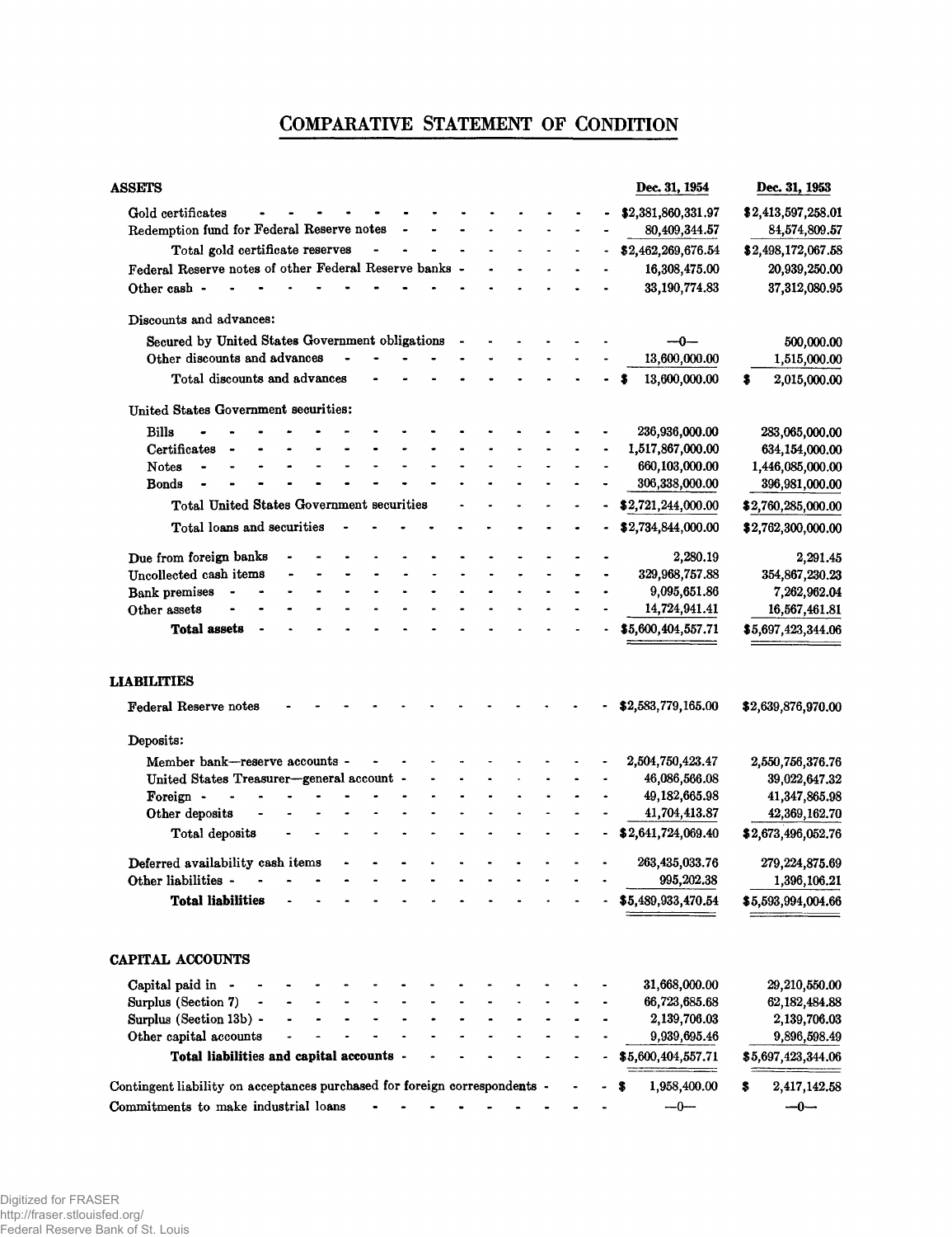## **EARNINGS AND EXPENSES**

| <b>CURRENT EARNINGS</b>                                                                                                                                             |  | 1954               | 1953               |
|---------------------------------------------------------------------------------------------------------------------------------------------------------------------|--|--------------------|--------------------|
| Discounts and advances                                                                                                                                              |  | 237, 295.11        | 1,481,481.65       |
| Industrial loans -                                                                                                                                                  |  | $-0-$              | -0-                |
| Commitments to make industrial loans                                                                                                                                |  | --0---             | 194.86             |
| United States Government securities                                                                                                                                 |  | 47,450,053.37      | 50,389,485.23      |
| All other                                                                                                                                                           |  | 4,876.84           | 11,520.15          |
| Total current earnings                                                                                                                                              |  | \$47,692,225.32    | \$51,882,681.89    |
| <b>CURRENT EXPENSES</b>                                                                                                                                             |  |                    |                    |
| Total current expenses (including normal depreciation on bank premises, assess-<br>ment for expenses of Board of Governors, and cost of Federal Reserve currency) - |  | \$13,035,669.98    | \$13,627,071.45    |
| Les Reimbursement for certain fiscal agency and other expenses -                                                                                                    |  | 2,199,963.03       | 2,306,504.74       |
| Net expenses                                                                                                                                                        |  | \$10,835,706.95    | \$11,320,566.71    |
| PROFIT AND LOSS<br>Current net earnings -<br>Additions to current net earnings:                                                                                     |  | \$36,856,518.37    | \$40,562,115.18    |
| Profits on sales of United States Government securities (net) -                                                                                                     |  | 46,034.51          | 184,658.28         |
| All other                                                                                                                                                           |  | 339.31             | 625.41             |
| Total additions                                                                                                                                                     |  | 46,373.82          | 185,283.69         |
| Deductions from current net earnings:<br>Retirement System (adjustment for revised benefits)                                                                        |  | —0—                | 273,223.10         |
| Reserves for contingencies                                                                                                                                          |  | 43,096.97          | 58,376.66          |
| All other                                                                                                                                                           |  | 7,144.89           | 3,103.64           |
| Total deductions                                                                                                                                                    |  | 50,241.86          | 334,703.40         |
| Net deductions                                                                                                                                                      |  | 3,868.04           | 149,419.71<br>\$   |
| Net earnings before payments to United States Treasury                                                                                                              |  | \$36,852,650.33    | \$40,412,695.47    |
| Paid United States Treasury (interest on Federal Reserve notes) -                                                                                                   |  | 30,487,823.13      | 33,849,576.96      |
| Dividends                                                                                                                                                           |  | 1,823,626.40       | 1,706,033.61       |
| Transferred to Surplus (Section 7)                                                                                                                                  |  | 4,541,200.80<br>S. | 4,857,084.90<br>s. |

**Surplus (Section 7) December 31 b c c c c c c f 66,723,685.68 \$ 62,182,484.88** 

**62,182,484.88**

 $\sim$ 

**57,325,399.98**

**Surplus (Section 7) January 1 ............................................................**